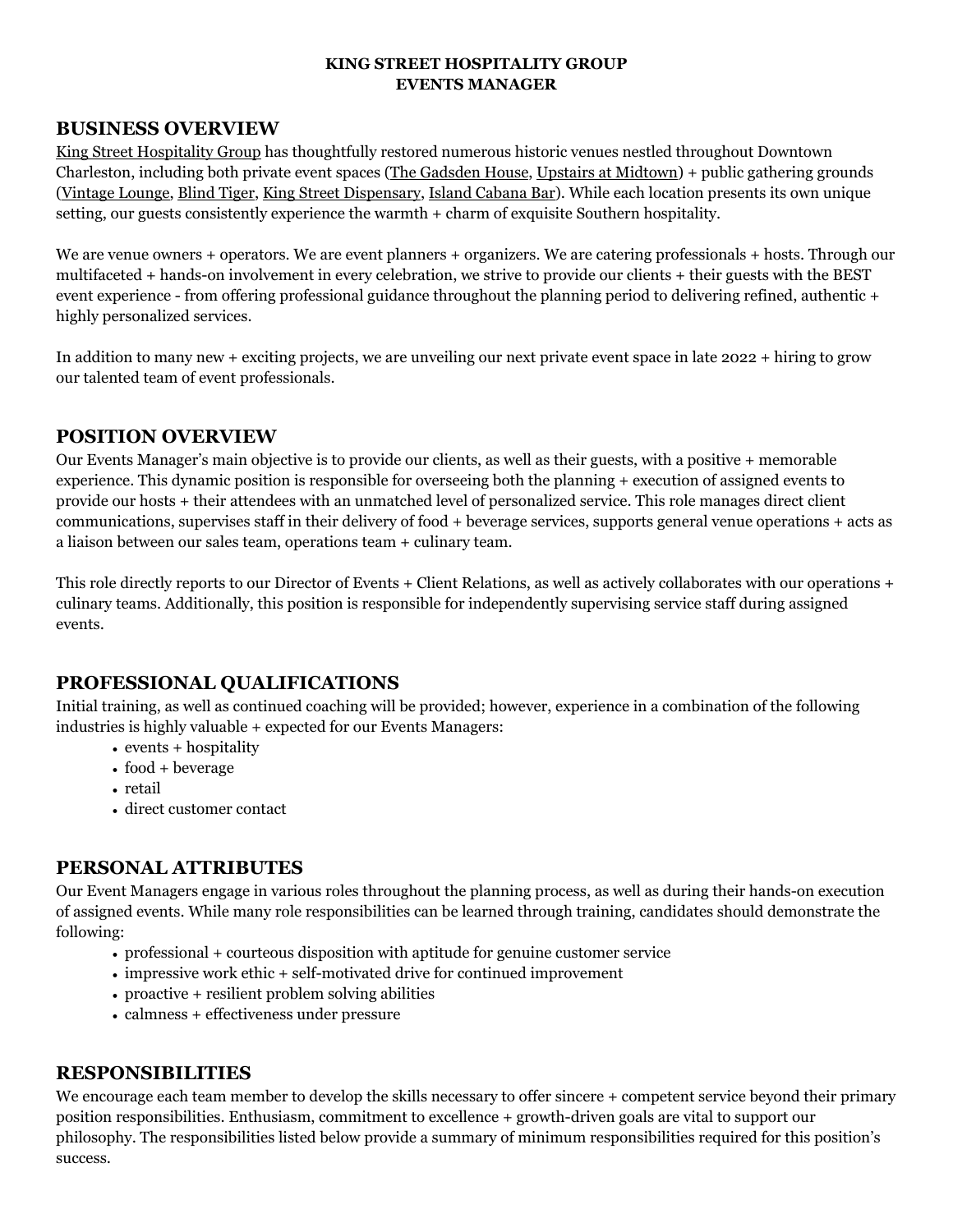## **EVENT PLANNING**

*Event Managers are responsible for proactively + thoughtfully considering all event details to ensure the ability to successfully execute assigned affairs.*

## FOOD + BEVERAGE

- confirm menu selections
- confirm guest attendance
- confirm special catering requests
- confirm inventory of food, beverage + service supplies
- order materials in collaboration with operations team based on event requirements + inventory
- review orchestration of contracted catering services with culinary team

### LOGISTICS

- create (or review, if planner-provided) floor plans, including weather contingency plans
- create (or review, if planner-provided) day-of timelines
- create (or review, if planner-provided) rental orders
- request + review vendor contracts

### SERVICE STAFF

- create event specific + detailed timelines notating individual service staff roles + expectations
- send schedule reminders to service staff
- transport service staff uniforms to + from local launderer
- lead seasonal service staff training sessions

### VENUE

• support the upkeep, maintenance + organization of KSHG properties + inventory

## **EVENT EXECUTION**

*Event Managers are responsible for overseeing venue + catering related operations for assigned events by acting as the onsite contact for clients, vendors + guests, as well as leading food + beverage service staff.*

#### FOOD + BEVERAGE

- conduct service staff meetings prior to guests' arrival + commencement of events
- supervise service staff during events, setups + breakdowns
- proactively communicate with culinary team throughout events
- facilitate adaptation to last minute changes + onsite requests
- ensure complete + appropriate delivery of contracted catering services

#### CLIENTS

• anticipate + address questions, concerns + requests

#### VENDORS

• assist with questions, concerns + guidance during events, setups + breakdowns

#### VENUE

- unlock property prior to events, ensuring space is ready to welcome clients, guests + vendors
- set up venue inventory of tables, chairs + other furniture, when applicable
- direct delivery + assist with setup of third party linens, diningware + other rentals, when applicable
- manage team breakdown + storage of venue inventory, when applicable
- monitor breakdown + pickup of third party rentals, when applicable
- lock property following events, ensuring space is properly cleaned + organized
- calmly + efficiently resolve problems in accordance with KSHG protocol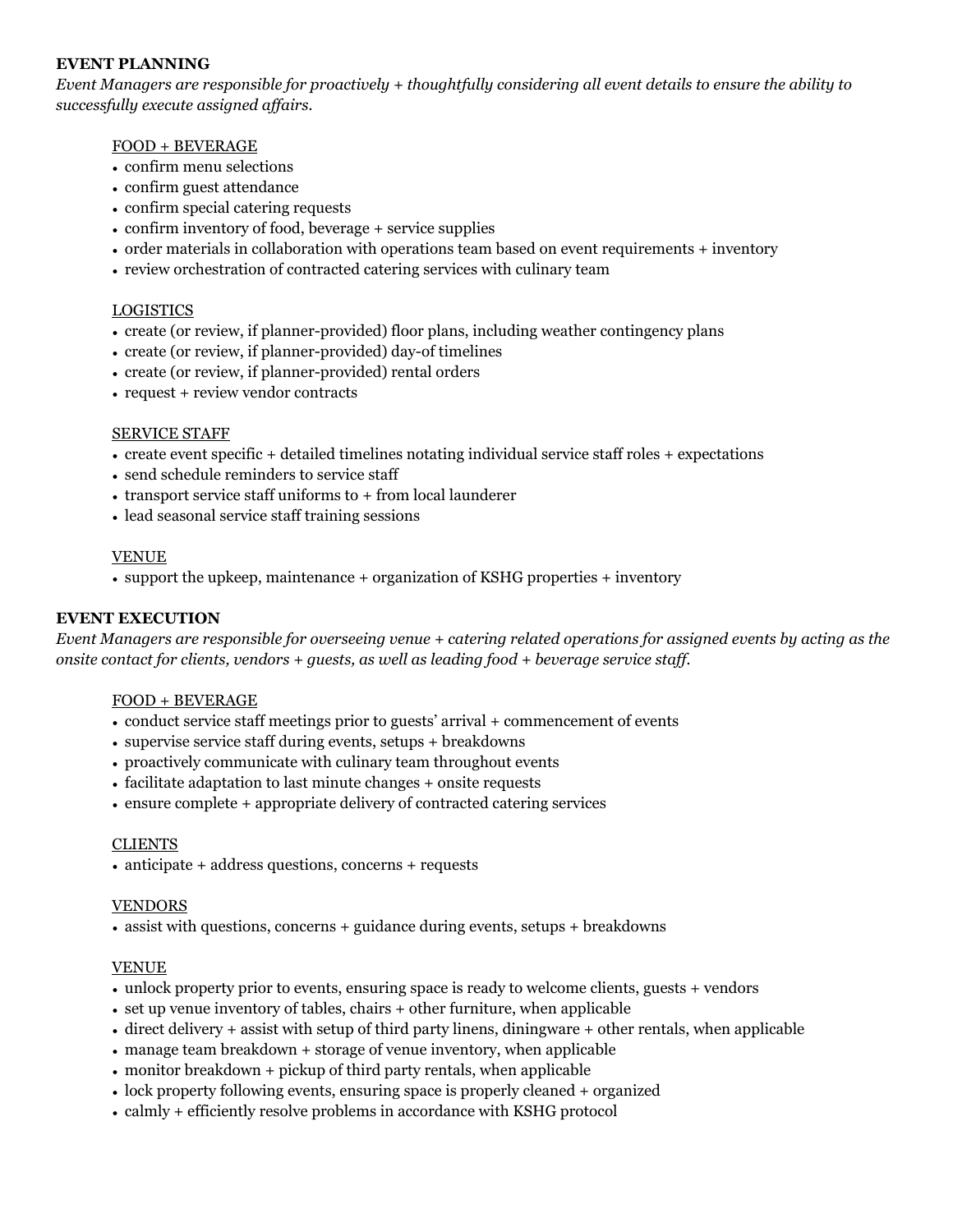## **CLIENT RELATIONS**

*Event Managers are responsible for developing a personal, yet professional, relationship with assigned clients in order to establish trust + confidence prior to events, as well as act as an advocate for both KSHG + our clientele.*

## PRE-EVENT

- manage communication + contact with clients, including:
	- email correspondence
	- phone correspondence
	- venue site visits
	- tasting experiences
	- event software portal revisions
	- proactive provision of professional guidance
	- consistent demonstration to go "above + beyond" to clients' inquiries + requests
	- genuine engagement with a courteous disposition

### DURING EVENT

• provide clients with the utmost level of customer service, by:

- greeting upon arrival + lending team assistance with load in of personal items
- anticipating + tending to clients' specific needs + requests
- bidding farewell upon departure + lending team assistance with load out of personal items

#### POST-EVENT

- encourage continued relationships with clients, by:
	- sending personalized thank you notes
	- following up for milestone events, such as anniversaries

### **PUBLIC RELATIONS**

*Event Managers are responsible for consistently demonstrating a genuine aptitude for service, "can do" attitude + collaborative leadership to provide clients, guests, vendor partners + fellow team members with a positive event experience.*

#### EXTERNAL

- request clients' review of experiences to provide future, potential hosts with first-hand insight
- follow up for clients' event photography + videography to utilize in marketing materials

#### INTERNAL

- share recap of events, including discussion of strategies for continued improvement + excellence
- attend scheduled social gatherings with vendor partners to establish, maintain + better relationships
- attend KSHG continued education opportunities to encourage personal growth
- attend KSHG annual retreat to strengthen team relations + collaboration

#### **ADMINISTRATIVE**

*Event Managers are responsible for assisting with administrative tasks related to their assigned events.*

#### PRE-EVENT

- send payment reminders to clients prior to determined deadlines
- notate clients' payments upon receipt

#### POST-EVENT

- submit service staff hours for payroll
- follow up for additional client balances, when applicable